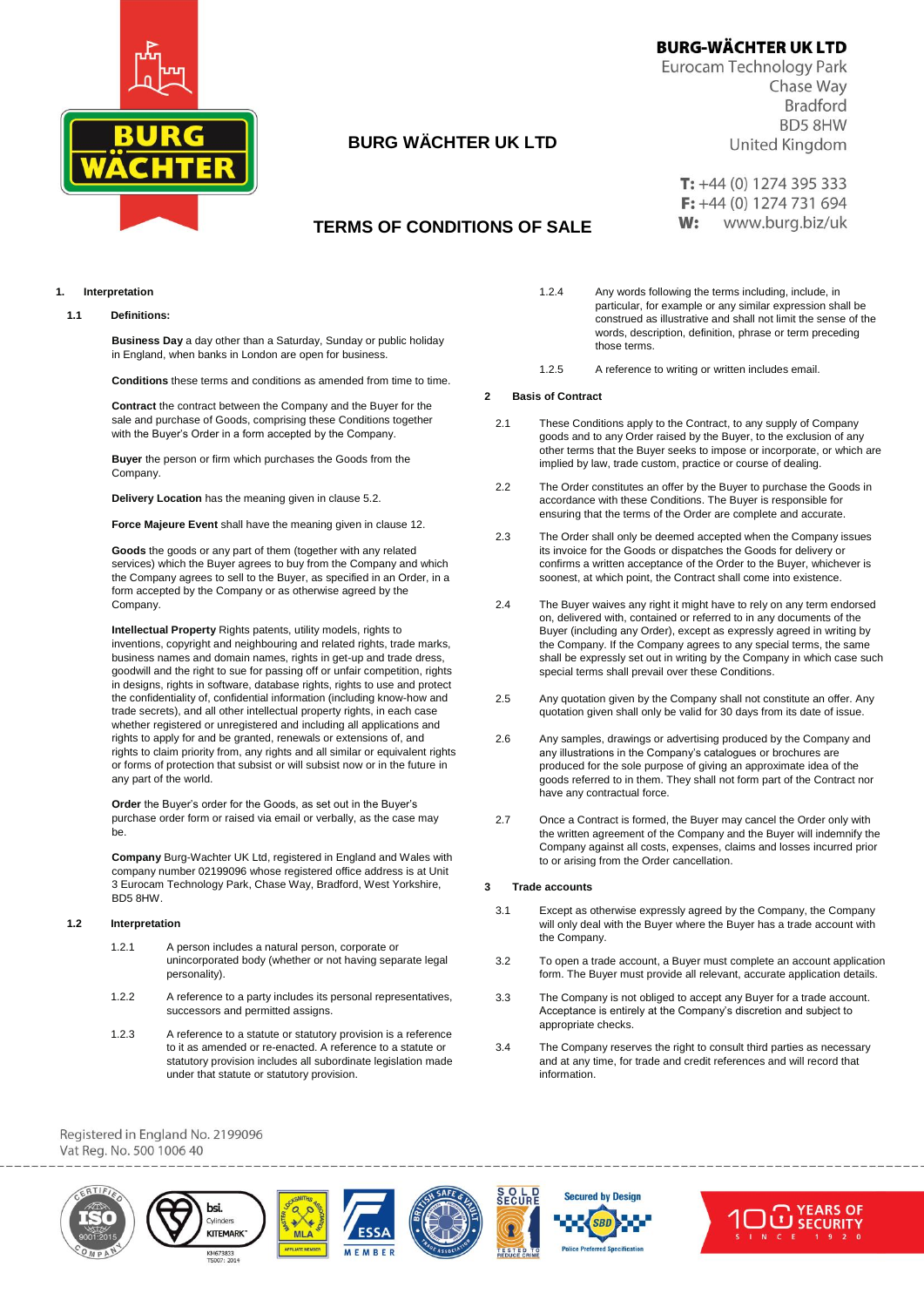

- 3.5 The Company reserves the right to vary, close or suspend any trade account as it may determine, with or without reason. Without affecting the generality of the foregoing, the Company reserves the right to vary, close or suspend any trade account if it reasonably believes there is material deterioration in Buyer creditworthiness.
- 3.6 The Company may stipulate conditions for any trade account as it determines including credit limits or payment terms and may vary them at any time. By placing any Order, the Buyer agrees to such stipulated conditions which will be incorporated into each Contract and these Conditions will be deemed varied accordingly.
- 3.7 The Company shall not be obliged to accept any Order and may refuse or otherwise not supply in response to, any Order at any time as it determines. This applies whether a Buyer has a trade account or not. This right is in addition to the Company's rights referred to in clauses 4.4 to 4.6 inclusive.
- 3.8 Granting of trade credit is entirely at the Company's discretion.
- 3.9 Where the Company agrees to open a trade account, it will issue a customer account number which the Buyer must use each time it places an Order.

#### **4 Goods**

- 4.1 The Goods are described in the Company's catalogue but such information is provided for the sole purpose of giving an approximate idea of the Goods only and the Buyer is responsible for ensuring that it accurately describes the goods it intends to purchase when placing an Order.
- 4.2 The Company reserves the right to amend the description or specification of the Goods if required by any applicable statutory or regulatory requirements.
- 4.3 If the Company becomes aware of an error in its catalogue relating to Goods description or pricing, it will aim to notify the Buyer where such error is relevant to an Order but in the event of any such errors, the Company reserves the right to cancel any such Order. If an error, including as to pricing is obvious and could reasonably have be recognised by the Buyer as such, the Company will not be liable for any reliance by the Buyer on such information.
- 4.4 The availability of goods and stock levels held by the Company may vary from time to time and the Company gives no guarantee or assurance that goods which are shown in its catalogue or brochure or referenced in its price list will be available for supply at any time whether in whole or in part. The Company also reserves the right to discontinue any goods at any time and does not undertake to update its catalogue, brochures or price lists. In the event that an Order is received by the Company but in respect of which it is unable to supply goods (whether in whole or in part), nothing shall oblige the Company to accept such Order or supply such goods and in such circumstances;
	- 4.4.1 where the full scope of the Buyer's Order cannot be fulfilled due to goods being out of stock, discontinued or similar, then no Contract shall be formed (such that no invoice will be issued or goods dispatched, taking account of clause 2.3); or
	- 4.4.2 where the Buyer's Order can be fulfilled only in part, the Contract shall be formed in respect of those Goods which are available for supply only.

# **BURG-WÄCHTER UK LTD**

Eurocam Technology Park Chase Way **Bradford BD5 8HW** United Kingdom

 $T: +44(0)$  1274 395 333  $F: +44(0)$  1274 731 694  $W:$ www.burg.biz/uk

- 4.5 Nothing in clause 4.4 shall affect the Company's right to deliver Goods in instalments in accordance with clause 5.11.
- 4.6 Given the nature of the Company's business, in the event that an Order is received in respect of which any goods are out of stock, discontinued or otherwise not available for supply, the Company shall not be obliged to notify the Buyer of that fact and the Company reserves the right simply not to dispatch the relevant goods or part thereof or otherwise not accept the Order as the case may be, whether it has notified the Buyer as to the lack of availability or discontinuation of the goods or not.

#### **5 Delivery**

- 5.1 The Company shall ensure that each delivery of the Goods is accompanied by a delivery note that shows the date of the Order, the contract number, the type and quantity of the Goods (including the code number of the Goods, where applicable).
- 5.2 The Company shall deliver the Goods to the location set out in the Order or such other location as the parties may agree in writing (Delivery Location).
- 5.3 Delivery is completed when the Goods are tendered for delivery at the Delivery Location by the Company (or its third party delivery service provider).
- 5.4 Where the Delivery Location is to be the Company's premises such that the Buyer will collect the Goods, collection arrangements must be agreed in advance with the Company. Collection of the Goods is only permitted where expressly agreed to by the Company.
- 5.5 Any dates quoted for delivery are approximate only, and the time of delivery is not of the essence.
- 5.6 The Company shall not be liable for any delay in delivery of the Goods that is caused by a Force Majeure Event or the Buyer's failure to provide the Company with adequate delivery instructions or any other instructions that are relevant to the supply of the Goods. In such circumstances, the Company reserves the right to extend any indicated time for delivery by such period as the Force Majeure Event continues or as caused due to inadequate instruction and may also increase the price of the Goods as relevant to take account of the Force Majeure Event or the failure of the Buyer to provide adequate instructions in accordance with this clause 5.6.
- 5.7 Subject at all times to clauses 4.4 to 4.6, if once the Company has accepted an Order and a Contract is formed in accordance with clause 2.3, the Company then fails to deliver the Goods due to its default, its liability shall be limited to the costs and expenses incurred by the Buyer in obtaining replacement goods of similar description and quality in the cheapest market available, less the price of the Goods and the Company shall have no other liability whatsoever. For the avoidance of doubt, nothing in this clause 5.7 is intended in any way to affect the Company's rights set out in clauses 4.4 to 4.6 to not accept an Order or supply goods in the circumstances referred to in those clauses.
- 5.8 The Company shall have no liability for any failure to deliver the Goods to the extent that such failure is caused by a Force Majeure Event or the Buyer's failure to provide the Company with adequate delivery instructions or any other instructions that are relevant to the supply of the Goods.
- 5.9 If the Buyer fails to accept delivery of the Goods within three Business Days of the Company first tendering the Goods for delivery then, except where such failure or delay is caused by a Force Majeure Event or the Company's failure to comply with its obligations under the Contract:



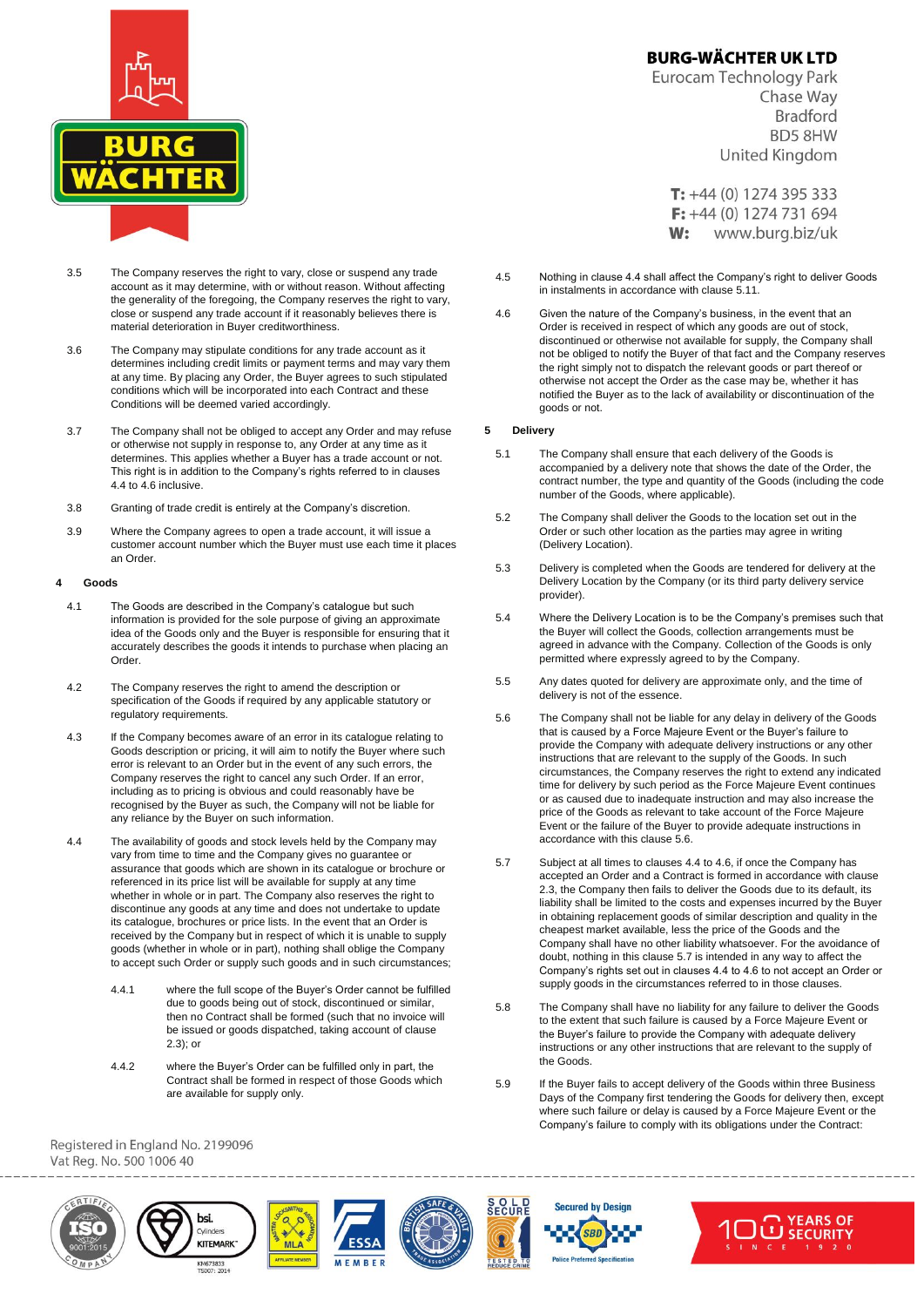

- 5.9.1 delivery of the Goods shall be deemed to have been completed at 9:00 am on the fourth Business Day after the day on which the Company first sought to deliver the Goods; and
- 5.9.2 the Company shall store the Goods until delivery takes place and charge the Buyer for all related costs and expenses (including insurance).
- 5.10 If the Buyer fails to take delivery of the Goods, the Company may resell or otherwise dispose of part or all of the Goods and, after deducting reasonable storage and selling costs, charge the Buyer for any shortfall below the price of the Goods.
- 5.11 The Company may deliver the Goods by instalments, which shall be invoiced and paid for separately. Any delay in delivery or defect in an instalment shall not entitle the Buyer to cancel any other instalment.
- 5.12 The Buyer must notify the Company immediately on becoming aware of any non-delivery of the Goods and in any event by no later than 7 days following the date of invoice.

## **6 Quality**

- 6.1 The Company warrants the Goods shall:
	- 6.1.1 conform in all material respects with their description;
	- 6.1.2 be free from material defects in design, material and workmanship; and
	- 6.1.3 be of satisfactory quality (within the meaning of the Sale of Goods Act 1979)
- 6.2 Subject to clause 6.3, provided that:
	- 6.2.1 the Buyer gives notice to the Company in writing at its registered office that some or all of the Goods do not comply with the warranty set out in clause 6.1 in accordance with the following;
		- 6.2.1.1 in the case of any damage in transit, notice to be given by no later than forty-eight hours from the time of delivery;
		- 6.2.1.2 in the case of defects apparent on visual inspection, notice to be given by no later than one month from delivery;
		- 6.2.1.3 in the case of defects not apparent until the Goods are put into use, notice to be given by no later than two months from the date of delivery; and
	- 6.2.2 the Company is given a reasonable opportunity of examining such Goods prior to any further use of the Goods following notification of the alleged defect; and
	- 6.2.3 the Buyer (if asked to do so by the Company) returns such Goods to the Company's place of business at the Buyer's cost or if return in not practicable, the Company may at the Buyer's cost, inspect the Goods at the Buyer's place of business or such other location as the Company may agree to;
		- 6.2.3.1 the Company shall, at its option, repair or replace the defective Goods, or refund the price of the defective Goods in full.

Registered in England No. 2199096 Vat Reg. No. 500 1006 40



Chase Way **Bradford BD5 8HW** United Kingdom

 $T: +44(0)$  1274 395 333  $F: +44(0)$  1274 731 694  $W:$ www.burg.biz/uk

- 6.3 The Company shall not be liable for the Goods' failure to comply with the warranty set out in clause 6.1 in any of the following events:
	- 6.3.1 the Buyer makes any further use of such Goods after giving notice in accordance with clause 6.2;
	- 6.3.2 the defect arises because the Buyer failed to follow the Company's oral or written instructions as to the storage, installation, use and maintenance of the Goods or (if there are none), good trade practice regarding the same;
	- 6.3.3 the Buyer alters or repairs such Goods without the prior written consent of the Company;
	- 6.3.4 the defect arises as a result of fair wear and tear, willful damage, negligence, or abnormal storage or working conditions; or
	- 6.3.5 the Goods differ from their description as a result of changes made to ensure they comply with applicable statutory or regulatory requirements.
- 6.4 Except as provided in this clause 6, the Company shall have no liability to the Buyer in respect of the Goods' failure to comply with the warranty set out in clause 6.1.
- 6.5 The terms implied by sections 13 to 15 of the Sale of Goods Act 1979 are, to the fullest extent permitted by law, excluded from the Contract.
- 6.6 These Conditions shall apply to any repaired or replacement Goods supplied by the Company.
- 6.7 Nothing in this clause 6 is intended in any way to affect any end user guarantee as may be provided with any particular type of Goods and the details of which may be as specified in any accompanying information with the relevant Goods.
- 6.8 The Buyer should satisfy itself that the Goods are suitable for any particular purpose for which it purchases the Goods including as to any samples made available by the Company.

#### **7 Title and Risk**

- 7.1 The risk in the Goods shall pass to the Buyer on completion of delivery and the Buyer is advised to insure the Goods thereafter against all risks which a prudent businessperson may insure against.
- 7.2 Title to the Goods shall not pass to the Buyer until the earlier of:
	- 7.2.1 the Company receives payment in full (in cash or cleared funds) for the Goods and any other goods that the Company has supplied to the Buyer, in which case title to the Goods shall pass at the time of payment of all such sums; and
	- 7.2.2 the Buyer resells the Goods, in which case title to the Goods shall pass to the Buyer at the time specified in clause 7.4.
- 7.3 Until title to the Goods has passed to the Buyer, the Buyer shall:
	- 7.3.1 hold the Goods as the Company's fiduciary agent and bailee;
	- 7.3.2 store the Goods separately from all other goods held by the Buyer so that they remain readily identifiable as the Company's property;
	- 7.3.3 not remove, deface or obscure any identifying mark or packaging on or relating to the Goods;









**SBL**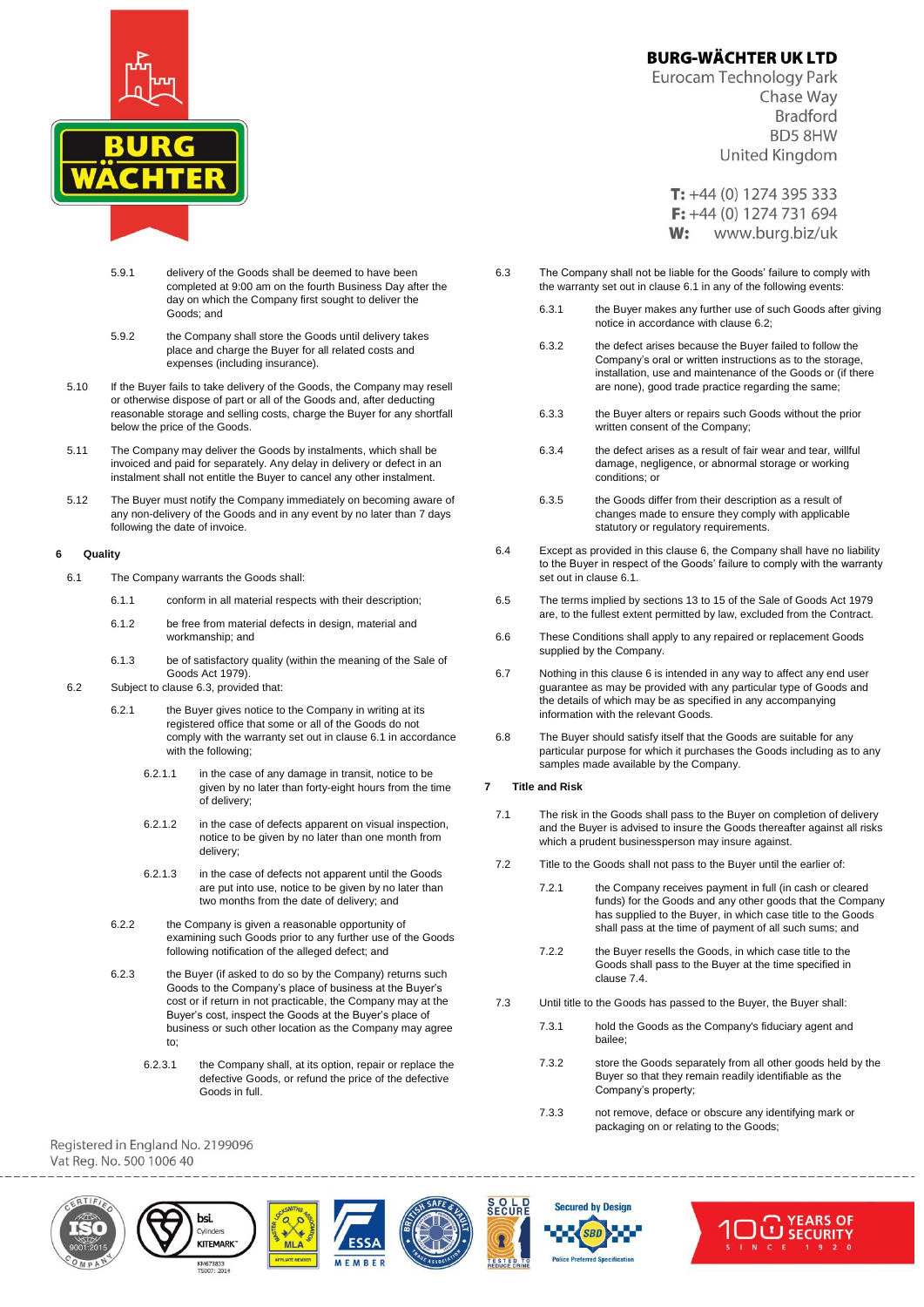

- 7.3.4 maintain the Goods in satisfactory condition and keep them insured against all risks for their full replacement value from the date of delivery with a reputable insurer;
- 7.3.5 notify the Company immediately if it becomes subject to an Insolvency Event as defined in clause 11.1.3 ; and
- 7.3.6 give the Company such information as the Company may reasonably require from time to time relating to:
	- 7.3.6.1 the Goods; and
	- 7.3.6.2 the ongoing financial position of the Buyer.
- 7.4 Subject to clause 7.5, the Buyer may resell or use the Goods in the ordinary course of its business (but not otherwise) before the Company receives payment for the Goods. However, if the Buyer resells the Goods before that time:
	- 7.4.1 it does so as principal and not as the Company's agent; and
	- 7.4.2 title to the Goods shall pass from the Company to the Buyer immediately before the time at which resale by the Buyer occurs; and
	- 7.4.3 the Buyer shall account to the Company for the proceeds of sale or otherwise of the Goods, whether tangible or intangible, including insurance proceeds, shall hold all proceeds of sale of the Goods on trust for the Company and shall keep all such proceeds separate from any monies or property of the Buyer and third parties and shall not pay them into an overdrawn bank account.
- 7.5 At any time before title to the Goods passes to the Buyer;
	- 7.5.1 the Company may by notice in writing, terminate the Buyer's right to resell the Goods and the right to sell or use them in the ordinary course of its business, ceases immediately; and
	- 7.5.2 require the Buyer to deliver up all Goods in its possession that have not been resold, or irrevocably incorporated into another product and if the Buyer fails to do so promptly, enter any premises of the Buyer or of any third party where the Goods are stored (with or without vehicles) in order to recover them and the Buyer shall be responsible for procuring all third party consents as the Company may require in order to give effect to this clause 7.

## **8 Price and Payment**

- 8.1 The price of the Goods shall be the price in the Company's published price list in force as at the date of delivery except as otherwise expressly agreed in writing by the Company.
- 8.2 Except where the price is expressly stated by the Company in respect of any Contract to be fixed and except where delivery takes place within any time period specified for such fixed price to remain valid, the Company may, by giving notice to the Buyer before delivery, increase the price of the Goods to reflect any increase in the cost of the Goods due to:
	- 8.2.1 any factor beyond the Company's control (including foreign exchange fluctuations, increases in taxes and duties and increases in labour, materials and other manufacturing costs);

**BURG-WÄCHTER UK LTD** 

Eurocam Technology Park Chase Way **Bradford BD5 8HW** United Kingdom

 $T: +44(0)$  1274 395 333  $F: +44(0)$  1274 731 694  $W:$ www.burg.biz/uk

- 8.2.2 any request by the Buyer to change the delivery date(s), quantities or types of Goods ordered; or
- 8.2.3 any delay caused by any instructions of the Buyer or failure of the Buyer to give the Company adequate or accurate information or instructions.
- 8.3 The price of the Goods:
	- 8.3.1 excludes value added tax (VAT), which the Buyer shall additionally be liable to pay to the Company at the prevailing rate, subject to the receipt of a valid VAT invoice and the Company reserves the right to raise an invoice for additional VAT on a supply of Goods at any time, if the Company has raised and the Buyer has paid an earlier invoice for a lesser amount of VAT or, no VAT;
	- 8.3.2 excludes the costs and charges of packaging, insurance and transport of the Goods, which shall be invoiced to the Buyer.
- 8.4 The Company may invoice the Buyer for the Goods on or at any time after acceptance by the Company, of the Buyer's Order.
- 8.5 The Buyer shall pay each invoice submitted by the Company:
	- 8.5.1 within 30 days following the end of the month in which the invoice is raised or otherwise in accordance with any credit terms agreed by the Company and confirmed in writing to the Buyer; and
	- 8.5.2 in full and in cleared funds to a bank account nominated in writing by the Company; and
	- 8.5.3 time for payment shall be of the essence of the Contract.
- 8.6 If the Buyer fails to make a payment due to the Company under the Contract by the due date, then, without limiting the Company's remedies under clause 11 (Termination):
	- 8.6.1 the Company may charge the Buyer interest on the overdue sum from the due date until payment of the overdue sum, whether before or after judgment. Interest under this clause 8.6 will accrue each day at 4% a year above the Bank of England's base rate from time to time, but at 4% a year for any period when that base rate is below 0%; and/or
	- 8.6.2 the Company may demand payment of all invoices (whether the due date for payment has passed or not) and whether under this Contract or any other contract with the Buyer; and/or
	- 8.6.3 cancel the Contract or suspend any further deliveries to the Buyer; and/or
	- 8.6.4 cancel any other contract in place between the Buyer and the Company and suspend and/or cancel any deliveries thereunder; and/or
	- 8.6.5 appropriate any payment made by the Buyer to such of the Goods (or goods supplied under any other contract between the Buyer and the Company) as the Company may think fit (notwithstanding purported appropriation by the Buyer).
- 8.7 All amounts due under the Contract shall be paid in full without any setoff, counterclaim, deduction or withholding (other than any deduction or withholding of tax as required by law).



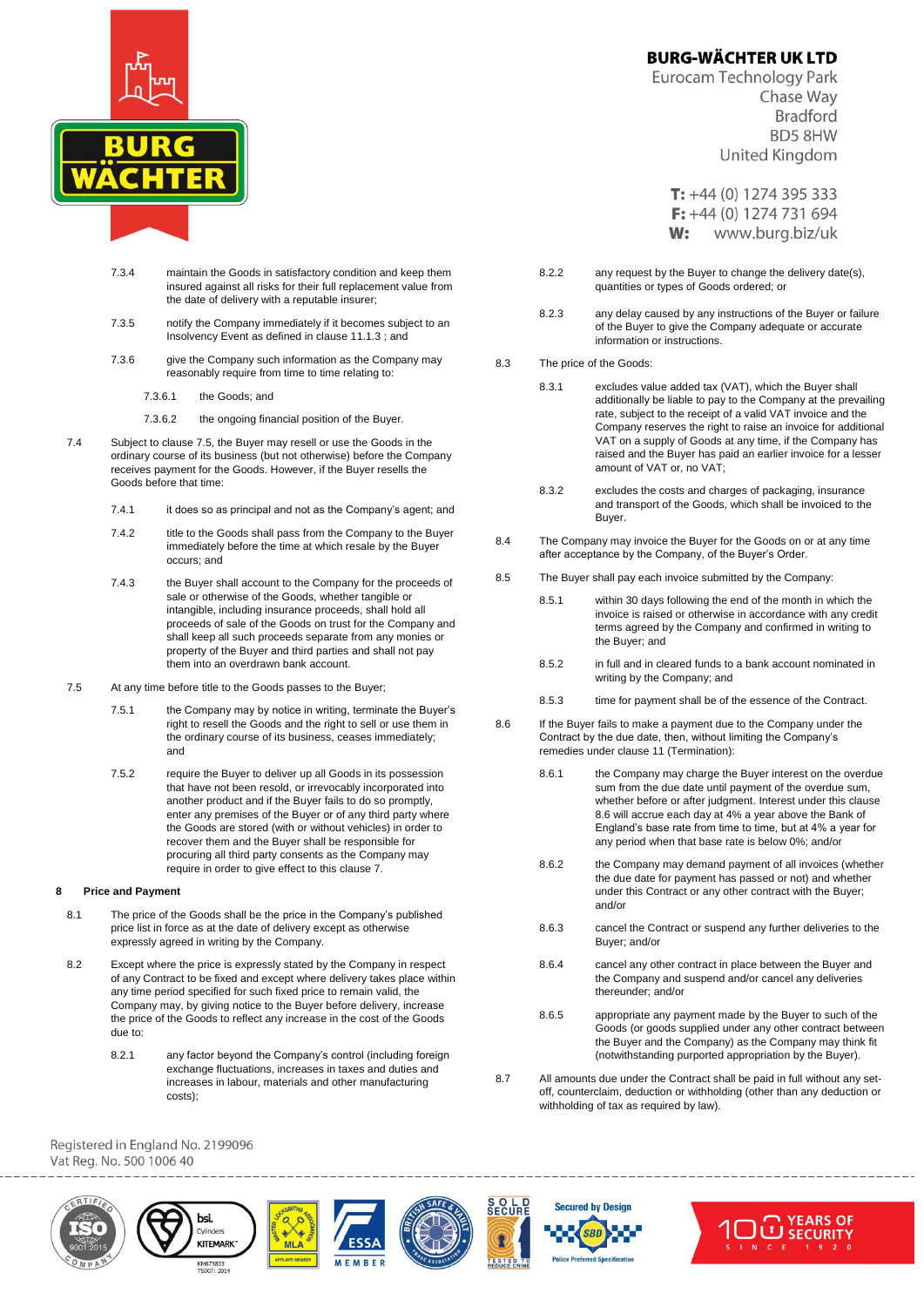

- 8.8 Any deductions or discount the Company may in its discretion offer from time to time, shall be conditional in all cases on all invoices being paid on the due date for payment and no deduction or discount may be deducted from any sum in respect of VAT.
- 8.9 The Company reserves the right to operate a minimum Order value to be able to offer delivery free of charge but nothing shall oblige the Company to make any such offers.

### **9 LIMITATION OF LIABILITY**

#### **NOTE: THE BUYER'S ATTENTION IS DRAWN IN PARTICULAR, TO THIS CLAUSE 9.**

- 9.1 Nothing in the Contract limits or excludes any liability of the Company which cannot legally be limited or excluded, including liability for:
	- 9.1.1 death or personal injury caused by its negligence, or the negligence of its employees, agents or subcontractors (as applicable);
	- 9.1.2 fraud or fraudulent misrepresentation;
	- 9.1.3 breach of the terms implied by section 12 of the Sale of Goods Act 1979; or
	- 9.1.4 defective products under the Consumer Protection Act 1987.
- 9.2 Subject to clause 9.1, under no circumstances shall the Company be liable for any losses, costs, claims, expenses, liabilities or damages suffered by the Buyer (or any person claiming under or through the Buyer), whether in contract, tort (including negligence), for breach of statutory duty or otherwise howsoever arising in respect of:
	- 9.2.1 direct loss of profit:
	- 9.2.2 indirect loss of profit;
	- 9.2.3 direct loss of anticipated savings;
	- 9.2.4 indirect loss of anticipated savings;
	- 9.2.5 loss of revenue;
	- 9.2.6 loss of sales or business:
	- 9.2.7 loss of agreements or contracts;
	- 9.2.8 loss of anticipated savings;
	- 9.2.9 loss of use or corruption of software, data or information;
	- 9.2.10 loss of or damage to goodwill or damage to reputation;
	- 9.2.11 any special, indirect or consequential damage or loss;
		- 9.2.11.1 and the parties agree that the sub-clauses of this clause 9.2 shall be distinct and severable.
- 9.3 Subject to clauses 9.1 and 9.2, the Company's total liability under or in connection with the Contract whether in contract, tort (including negligence) for breach of statutory duty or otherwise howsoever arising shall not exceed a sum equal to twice the invoice value of the Goods supplied or to be supplied under that Contract. The Buyer is advised to maintain appropriate insurance to cover excess amounts.
- 9.4 The exclusions and limitations in this clause 9 apply to the fullest extent permitted by law.

Registered in England No. 2199096 Vat Reg. No. 500 1006 40











# **BURG-WÄCHTER UK LTD**

Eurocam Technology Park Chase Way **Bradford BD5 8HW** United Kingdom

 $T: +44(0)$  1274 395 333  $F: +44(0)$  1274 731 694  $W:$ www.burg.biz/uk

9.5 This clause 9 shall survive termination or expiry of the Contract.

### **10 Intellectual Property Rights**

.

- 10.1 All Intellectual Property Rights in the Goods vest in and shall remain vested in the Company (or its third-party licensors as the case may be)
- 10.2 The Buyer shall not (except with the prior written consent of the Company) remove any identifying mark, logo, trademark, name or other identifying mark or Intellectual Property Right of the Company.
- 10.3 If at any time, the Buyer becomes aware of any actual or suspected infringement of the Intellectual Property Rights of the Company or of any goods which are counterfeits of the Goods, it shall notify the Company, providing as much information as it is aware of in order to assist the Company to take such action as the Company deems appropriate.

#### **11 Termination**

- 11.1 Without limiting its other rights or remedies, the Company may terminate the Contract with immediate effect by giving written notice to the Buyer if
	- 11.1.1 the Buyer fails to pay any sum due to the Company whether in whole or in part, on the due date for payment, whether under the Contract or any other contract with the Company;
	- 11.1.2 except in respect of non-payment which shall be dealt with in accordance with clause 11.1.1, the Buyer commits a material breach of any term of the Contract and (if such a breach is remediable) fails to remedy that breach within 14 days of the Buyer being notified in writing to do so;
	- 11.1.3 any of the following events occur in respect of the Buyer (each an **Insolvency Event**):
		- 11.1.3.1 the Buyer makes any voluntary arrangement with its creditors or (being an individual or firm) becomes bankrupt or has a petition presented against it, or (being a company) goes into liquidation (otherwise than for the purposes of amalgamation or reconstruction) or takes any step or action in connection with its entering administration, provisional liquidation or any composition or arrangement with its creditors (other than in relation to a solvent restructuring), obtaining a moratorium, being wound up (whether voluntarily or by order of the court, unless for the purpose of a solvent restructuring) or having a receiver appointed over any of its assets; or
		- 11.1.3.2 the Buyer has a petition presented to any court for its winding up or administration, or a winding up resolution is passed, or an application is made for an administration order, or any winding up or administration order is made against it; or
		- 11.1.3.3 an encumbrancer takes possession, or a receiver, manager, administrator or administrative receiver is appointed in respect of the Buyer; or
		- 11.1.3.4 the Buyer ceases, or threatens to cease, to carry on business; or
		- 11.1.3.5 the Buyer is unable to pay its debts as they fall due (being a company) within the meaning of section 123 Insolvency Act 1986, or (being an individual) within the meaning of section 268 Insolvency Act 1986; or